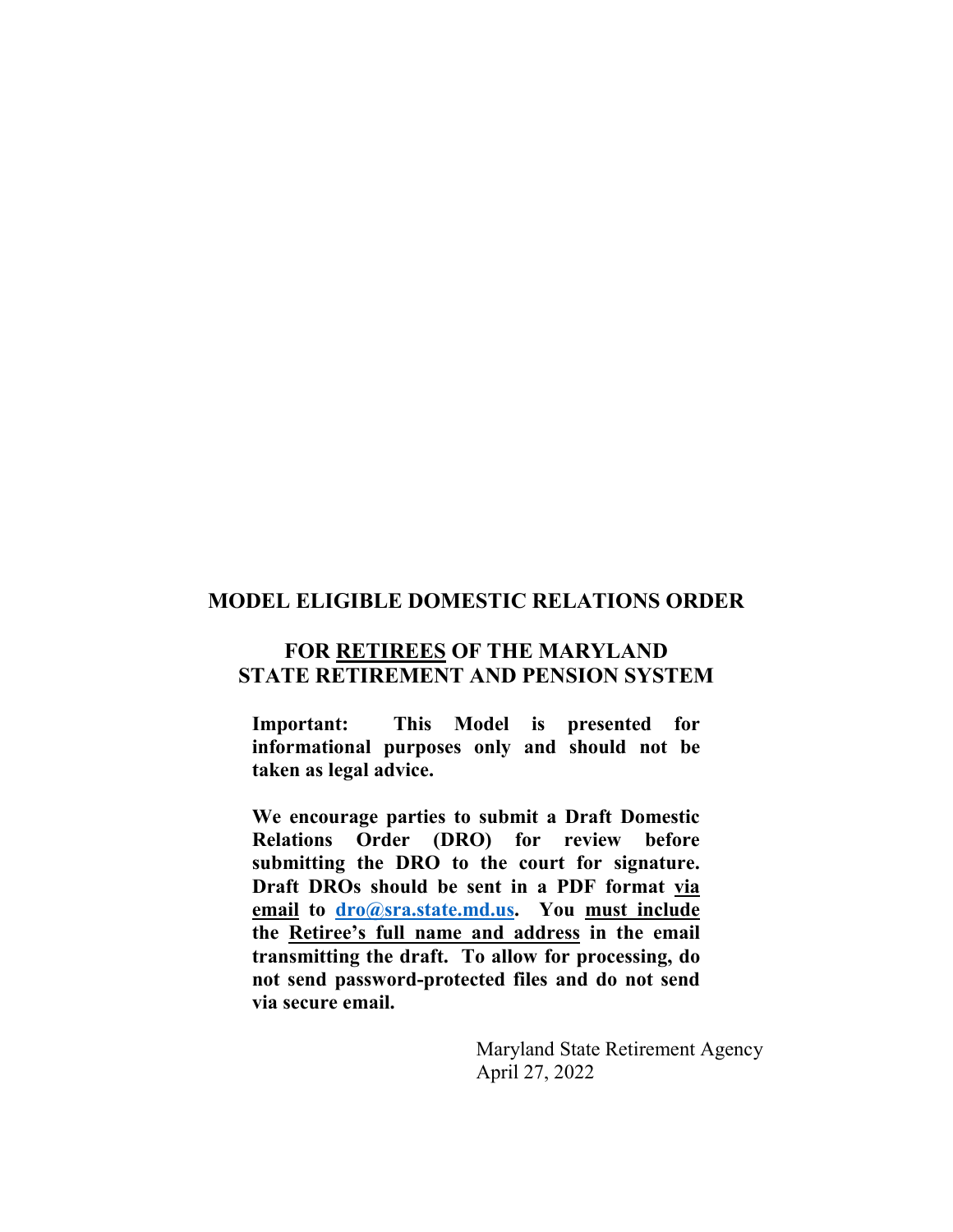#### **Introduction**

 This Model Eligible Domestic Relations Order ("Model") contains model language for attorneys who are involved in the preparation of a Domestic Relations Order ("DRO") that addresses the plan benefits of a retiree of the Maryland State Retirement and Pension System ("MSRPS"). A separate model is provided for members and former members of the MSRPS.

Regulations promulgated by the Board of Trustees for the MSRPS provide that the MSRPS will administer a DRO submitted by the parties only if it constitutes an "Eligible Domestic Relations Order" that satisfies all of the requirements set forth in the Code of Maryland Regulations ("COMAR") 22.01.03.03. The purpose of this Model is to assist parties and their attorneys in a divorce in preparing a DRO that will be eligible for processing by the Agency. **The Model and this introduction are presented for informational purposes only and should not be taken as legal advice or relied upon for that purpose.** The Maryland State Retirement Agency ("Agency") does not advise participants, former spouses ("alternate payee"), or attorneys about how to draft a DRO that best suits the wishes and intentions of the parties. This is the task of the attorneys and parties involved. Retirees and spouses are strongly urged to seek the advice of their own attorney or attorneys regarding the matters discussed in this Model.

The requirements that must be satisfied for the Agency to honor a DRO are set out in Division II of the State Personnel and Pensions Article ("SPP"), Md. Code Ann., and in COMAR 22.01.03. This Model is based upon the Agency's current understanding of the law and is not intended to be a substitute for Maryland law or the rules and regulations governing the MSRPS, which are subject to change.

We encourage parties to submit a draft Domestic Relations Order (DRO) for review before submitting the order to the court for signature. Draft DROs should be sent in a PDF format via email to **[dro@sra.state.md.us](mailto:dro@sra.state.md.us)**. You must include the retiree's full name and address in the email transmitting the draft. To allow for processing, do not send password-protected files and do not send via secure email.

The Agency reviews draft DROs as a service to the parties but does not grant "pre-approvals." All Final Orders will be reviewed again for compliance with the Agency's regulations upon submission. A true-test copy of the Final Order must be submitted to the Agency for processing. The Board of Trustees' regulations require the alternate payee (former spouse) to promptly submit a certified or true-test copy of a DRO and any modifications or amendments to the DRO to the Agency.

The following points should be considered: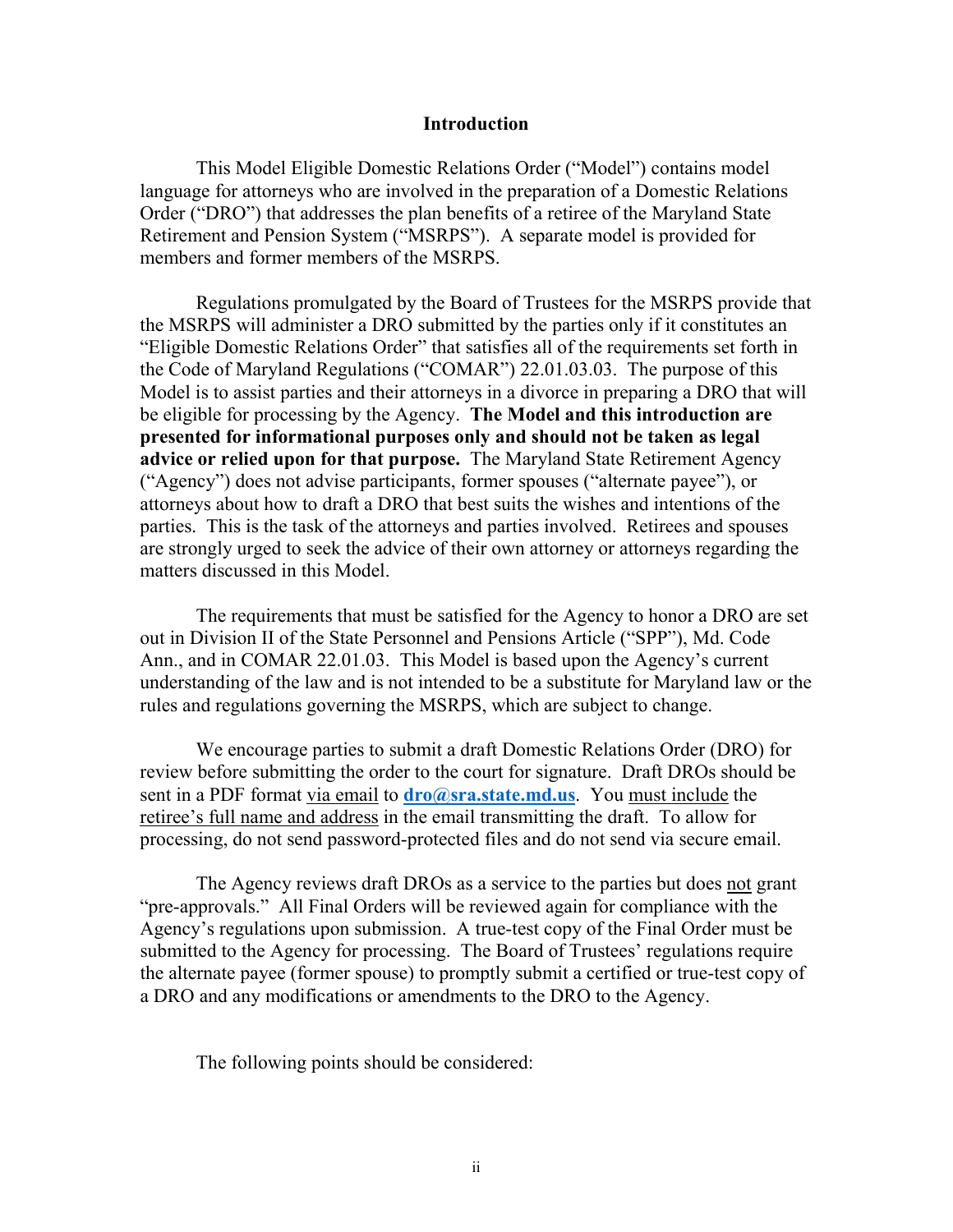- 1. **Exemption from ERISA's requirements regarding Qualified Domestic Relations Orders.** As a government-sponsored plan, the MSRPS is exempt from the requirements regarding Qualified Domestic Relations Orders contained in Title I of the Employees Retirement Income Security Act of 1974 ("ERISA"). A DRO that references ERISA or is labeled as a Qualified Domestic Relations Order or "QDRO" will not be accepted. COMAR 22.01.03.03B(13). Unlike ERISA plans, in the absence of an appropriate court order, a participant may take any action with regard to his or her benefits without any notice or consent. Additionally, an alternate payee's rights are entirely derivative of the participant's rights. To that end, an alternate payee may not elect beneficiaries or choose retirement options.
- 2. MSRPS and State System. The MSRPS administers death, disability and retirement benefits on behalf of more than 400,000 participants in accordance with Division II of the State Personnel and Pensions Article of the Annotated Code of Maryland. The MSRPS consists of a number of individual State systems: Correctional Officers' Retirement System, Employees' Pension System, Employees' Retirement System, Judges' Retirement System, Legislative Pension Plan, Local Fire and Police System, Law Enforcement Officers' Pension System, State Police Retirement System, Teachers' Pension System, and Teachers' Retirement System. A DRO must specifically identify the name of the individual State system to which it applies. COMAR 22.01.03.03B(1)(a).
- 3. **Plan Benefit.** A DRO should clearly address the types of plan benefits that are to be divided by the court. The regulations and this Model address the common types of plan benefits and are designed to give the most commonly used meanings to words most often encountered in DROs. However, with numerous individual State systems administered by the Agency, the regulations and this Model cannot address each type of benefit that may be available to a participant in a particular State system. Before drafting, attorneys are advised to consult a benefits handbook or contact a benefits specialist at the Agency to acquaint themselves with the various benefits that are available under the participant's State system. Benefits specialists are available by telephone at (410) 625-5555, or (800) 492-5909. Benefits information, including the benefits handbook for several of the systems, is also available on the MSRPS website, www.sra.maryland.gov.
- 4. **Allowance.** Unless otherwise specified, the term "allowance" is defined by regulation to include the following: service retirement allowance, disability retirement allowance, vested allowance, and cost of living adjustments. Additionally, except when the statute requires payment exclusively to a surviving spouse, minor child, or dependent parent, the term allowance includes a lump sum payment of the amount accrued in the Deferred Retirement Option Program on termination of participation.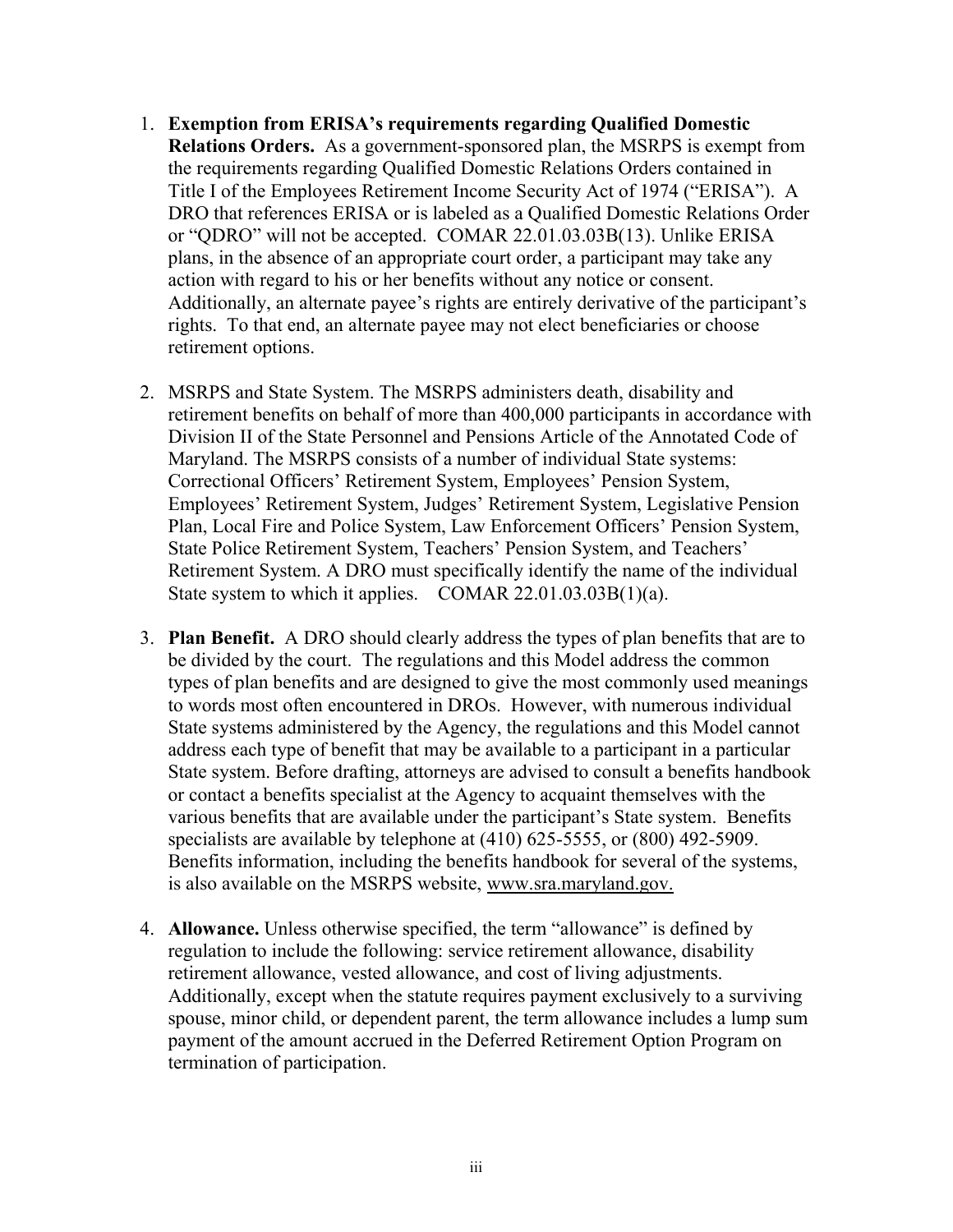5. **Marital Share Formula.** Under the Board of Trustees' regulations, the Alternate Payee's share of a plan benefit may be expressed as a fixed dollar amount, a fixed percentage, or a formula that clearly divides a plan benefit. The regulations provide criteria for the acceptance of a formula to divide a plan benefit. The Alternate Payee's share may not exceed the amount of the Participant's plan benefit nor can an Alternate Payee be assigned service credit that exceeds the amount of service credit earned by the Participant. Typically, parties use the following formula to divide the plan benefits earned during a marriage:

| Total months of service credit<br>received by the participant<br>during the marriage | The "Marital"                 |                 |  |
|--------------------------------------------------------------------------------------|-------------------------------|-----------------|--|
| Total months of<br>Service credit                                                    |                               | Share Fraction" |  |
| Alternate Payee's share<br>=                                                         | <b>Marital Share Fraction</b> | X               |  |

This formula is described in the Model as follows:

The alternate payee's share of the participant's allowance is declared to be the "marital share fraction" multiplied by \_\_\_%. The "marital share fraction" is the following fraction: the numerator is the total number of months of service credit received by the PARTICIPANT during the parties' marriage, up until and including the date of the Judgment of Divorce, and the denominator is the total number of months of the PARTICIPANT'S service credit in the State System.

- 6. **Post-Retirement Survivor Benefits.** Some State systems permit a participant to select a reduced form of allowance that will provide for post-retirement survivor benefits to a designated beneficiary. Six types of optional post-retirement survivor benefits are described at SPP §21-403. Several points should be considered:
	- a. *No change of retirement option.* A retiree is not permitted to change his or her retirement option after the first payment is made. Thus, the parties can only divide the survivor benefit selected by the retiree, if any, at the time of retirement.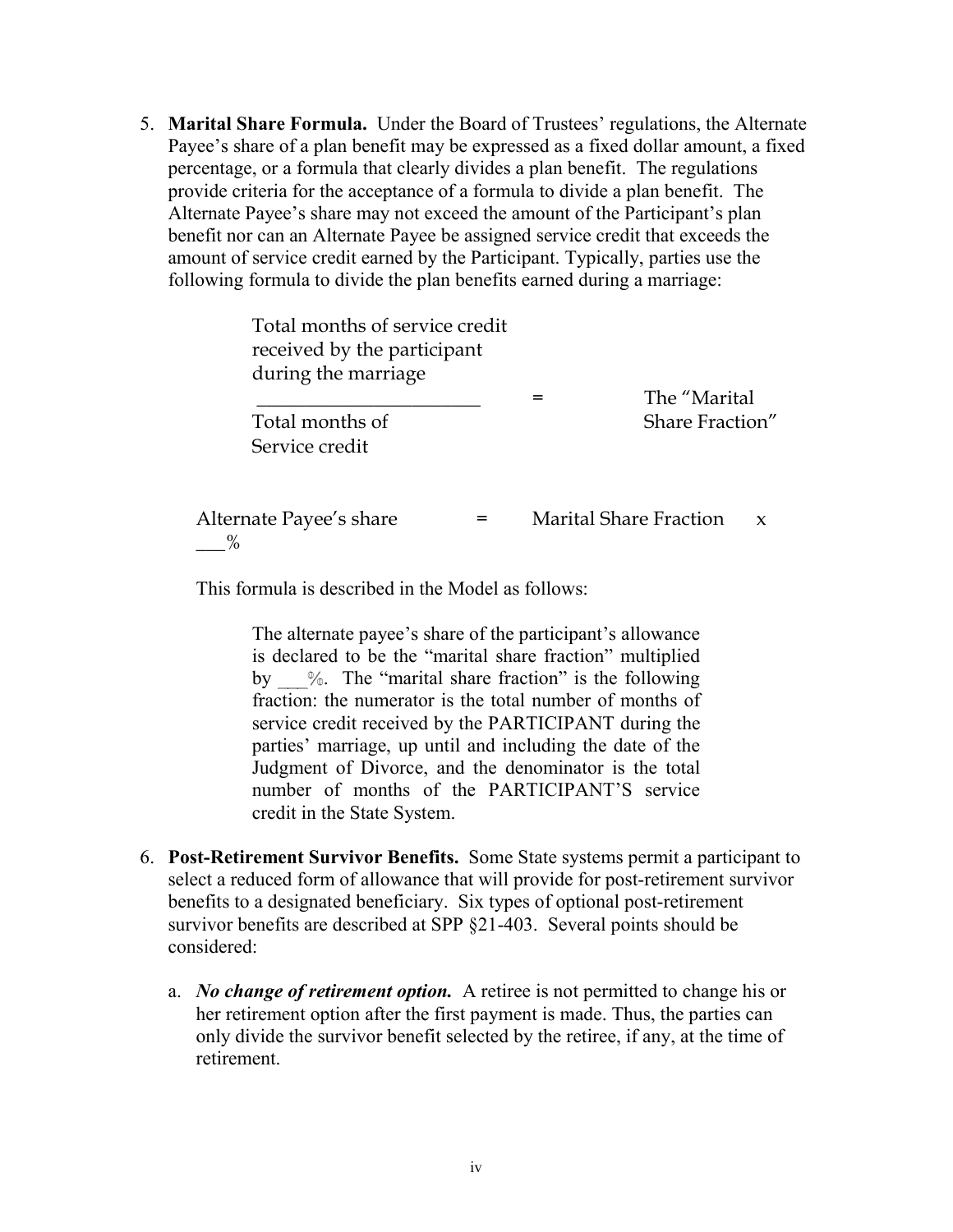- b. *One beneficiary.* Four of the options provide for a survivor annuity, meaning monthly payments to a designated beneficiary for life. In the case of a survivor annuity, only *one* individual may be designated as the beneficiary. SPP §21-402(b). Thus, if the parties wish for the participant to designate the alternate payee as the beneficiary of an optional survivor annuity (currently Options 2, 3, 5 and 6), the DRO must provide that the retiree shall designate the alternate payee as the sole primary beneficiary. The amount of a survivor allowance is based on the life expectancy of the participant and the designated beneficiary. **It is important to note that the change in a designated beneficiary will result in a change in the amount of the allowance payable to the participant and alternate payee.**
- c. *Spousal Survivor Benefits for State Police Retirement System, Law Enforcement Officers' Pension System, and Judges' Retirement System.*  Some systems, such as the State Police Retirement System, Law Enforcement Officers' Pension System, and the Judges' Retirement System, provide postretirement survivor benefits to participant's current surviving spouse or qualifying child(ren) rather than to a designated beneficiary. Because these "plan-determined" survivor benefits are payable by virtue of the surviving spouse's or qualifying child(ren)'s status, no portion of these benefits can be assigned to an alternate payee under a DRO. However, if the participant was not married at the time of retirement, he or she may have selected an option that provides for post-retirement survivor benefits.
- *7. Out-of-State Domestic Relations Orders.* If submitting a DRO that has been issued in a state other than Maryland, two points should be considered:
	- **a.** *Cite to proper legal authority.* Please note that an out-of-state DRO must cite to the statutory scheme for dividing pension benefits in a divorce of the state where the order is executed. The proper legal authority for the out-of-state order will replace the introductory language stated in paragraph 6 of this Model, which references the Maryland Law.
	- **b***. Filing under Uniform Enforcement of Foreign Judgments Act.* An out of-state DRO that divides pension benefits in Maryland, must include verification that the DRO has been appropriately filed in a Circuit Court in Maryland in accordance with  $\S$  11-802 of the Uniform Enforcement of Foreign Judgments Act, Md. Code Ann., Courts and Judicial Proceedings. The Agency requires a true test copy of the DRO filed in and stamped by a Circuit Court in Maryland as such verification.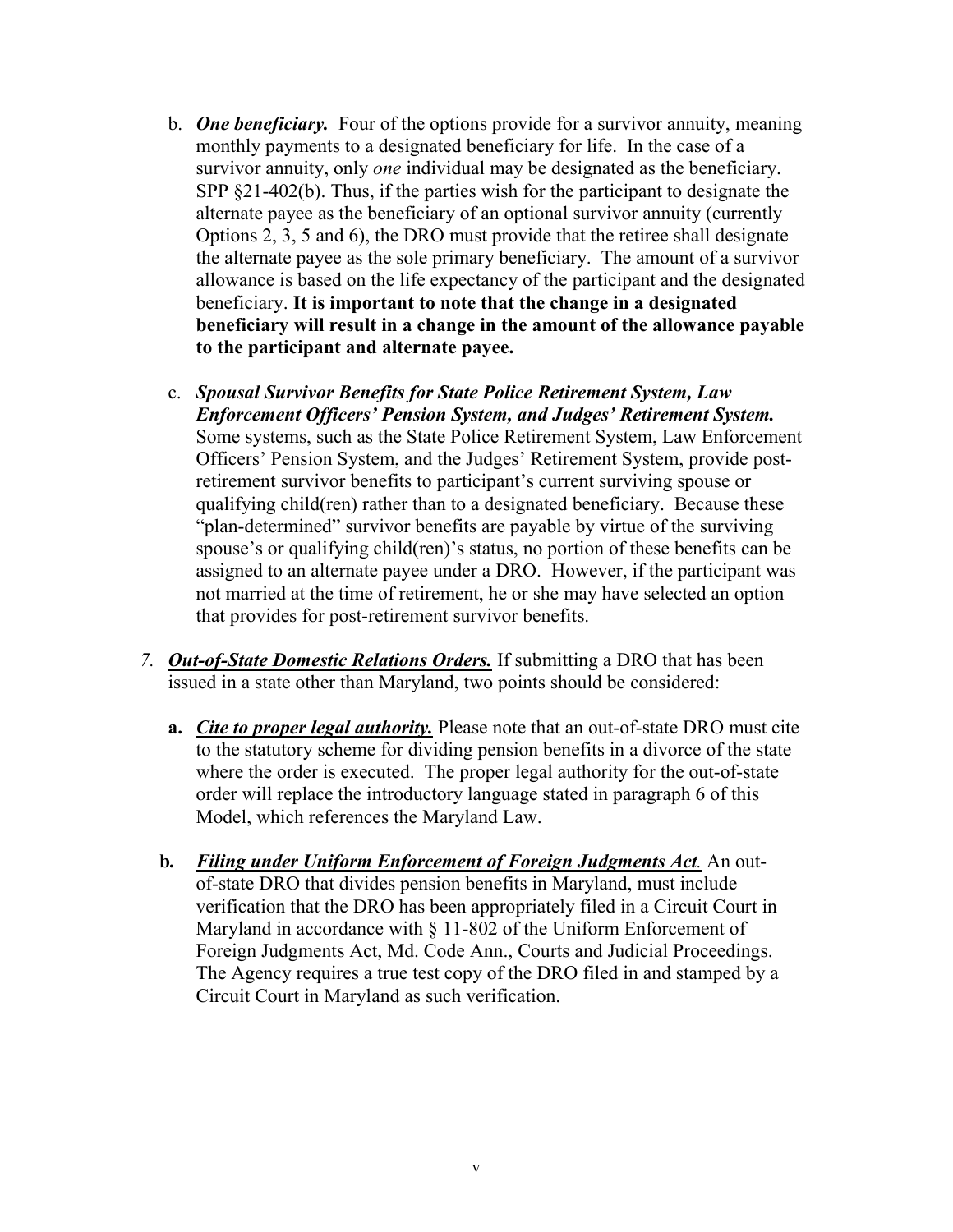## **IMPORTANT INSTRUCTIONS FOR USING THE MODEL**

This model provides a basic format for use in preparing a DRO. Various alternatives for dividing benefits are offered. **THIS MODEL IS NOT INTENDED AS A CHECK-OFF FORM. ANY ALTERNATIVES THAT ARE NOT SELECTED MUST BE REMOVED FROM THE DRO BEFORE SUBMISSION.**

|   |        |        |        |           |        |        | $\ast$ |            | <b>IN THE</b>        |        |   |
|---|--------|--------|--------|-----------|--------|--------|--------|------------|----------------------|--------|---|
|   |        |        |        | Plaintiff |        |        | $\ast$ |            | <b>CIRCUIT COURT</b> |        |   |
|   |        | V.     |        |           |        |        | $\ast$ | <b>FOR</b> |                      |        |   |
|   |        |        |        |           |        |        | $\ast$ |            |                      |        |   |
|   |        |        |        | Defendant |        |        | $\ast$ |            | Case No.             |        |   |
| * | $\ast$ | $\ast$ | $\ast$ | $\ast$    | $\ast$ | $\ast$ | $\ast$ | ∗          | *                    | $\ast$ | * |

#### ELIGIBLE DOMESTIC RELATIONS ORDER

 Upon consideration of the Judgment of Absolute Divorce entered in the above-captioned case, it is this day of , CRDERED, 1. This Order relates to the disposition of certain benefits of Channe of PARTICIPANT)] to be provided by the [name of individual retirement or pension system within the MSRPS] ("State System"), which is part of the

MARYLAND STATE RETIREMENT AND PENSION SYSTEM

("MSRPS").

2. The parties hereto were married on  $\lfloor \frac{d}{dt} \rfloor$  and this Order is entered incident to a final Judgment of Absolute Divorce entered on [(date of divorce)].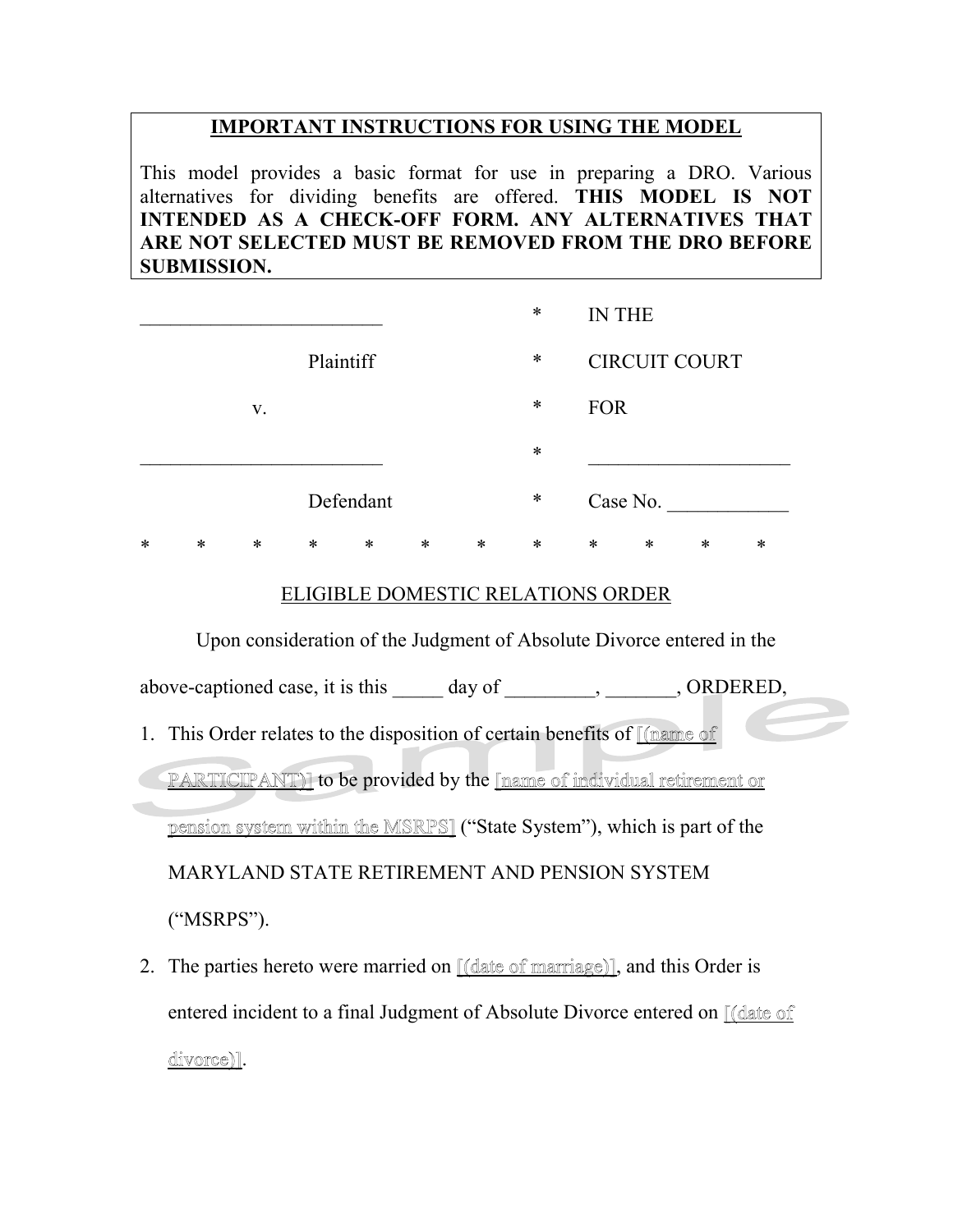3. The PARTICIPANT is identified as follows:

| Name:          | [name of PARTICIPANT]                          |
|----------------|------------------------------------------------|
| Address:       | [address]                                      |
| $D.O.B.$ /SS#: | The PARTICIPANT'S date of birth and social     |
|                | security number must be provided in the letter |
|                | transmitting this Order to the MSRPS.          |

4. The ALTERNATE PAYEE is identified as follows:

| Name:       | [name of ALTERNATE PAYEE]                      |
|-------------|------------------------------------------------|
| Address:    | [address]                                      |
| D.O.B. /SS# | The ALTERNATE PAYEE'S date of birth and        |
|             | social security number must be provided in the |
|             | letter transmitting this Order to the MSRPS.   |

5. The administrator of the MSRPS is:

Maryland State Retirement Agency ("AGENCY") 120 East Baltimore Street Baltimore, Maryland 21202 Attn: Eligible Domestic Relations Orders

6. To accommodate the marital property distribution between the parties, in

accordance with Md. Code Ann. Family Law Article, §§ 8-202 and 8-205 and

COMAR 22.01.03, IT IS HEREBY ORDERED AS FOLLOWS:

**A. Allowance.** The ALTERNATE PAYEE'S share of the PARTICIPANT'S

allowance is declared to be

#### **(Choose Alternative i., ii. or iii.)**

- i. **[\$** dollar amount]
- ii. <u>[\_\_\_ percentage</u>]

iii.  $\lceil \cdot \rceil$  percentage ( %)] multiplied by the "marital share fraction." The "marital share fraction" is the following fraction: the numerator is the total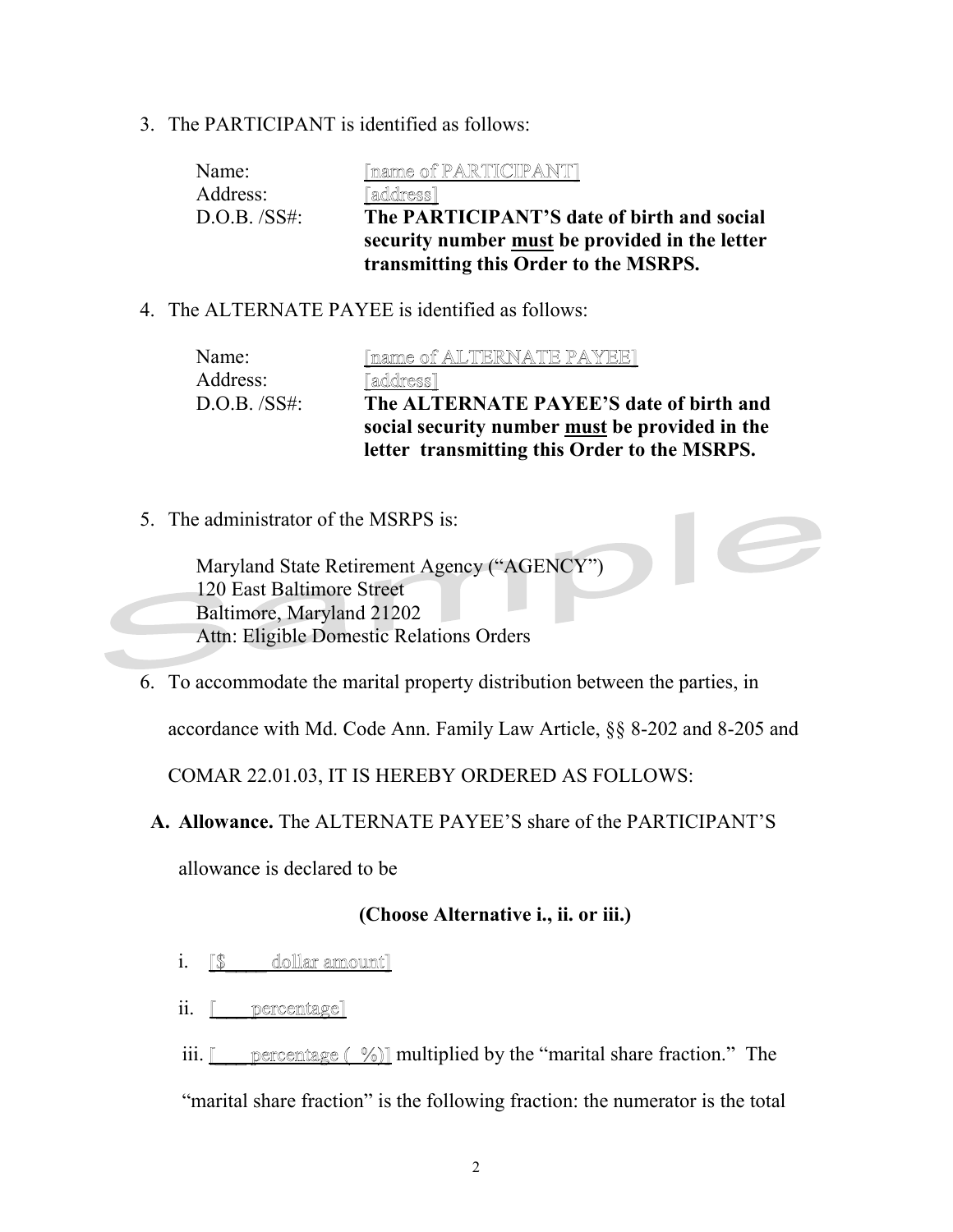number of months of service credit received by the PARTICIPANT during the parties' marriage, up until and including the date of the Judgment of Divorce, and the denominator is the total number of months of the PARTICIPANT'S service credit in the State System.

**B. Post-retirement survivor benefit.** At retirement, the PARTICIPANT selected [state either "the Basic Allowance" or "Optional Form of Allowance Number ."]

# **(Choose Alternative i., ii., iii. or iv. If Alternative iv. is selected, also choose Selection (1), (2) or (3))**

- i. No share of any post-retirement survivor benefit is assigned to the ALTERNATE PAYEE under the terms of this Order.
- ii. The PARTICIPANT shall maintain the ALTERNATE PAYEE as the sole primary beneficiary of any post-retirement survivor benefit payable from the State System to a designated beneficiary, for the ALTERNATE PAYEE'S lifetime.
- iii. The PARTICIPANT shall complete the procedures necessary to CHANGE the current beneficiary designation and designate the ALTERNATE PAYEE as the sole primary beneficiary of any post-retirement survivor benefit payable from the State System to a designated beneficiary, for the ALTERNATE PAYEE'S lifetime.
- iv. The PARTICIPANT may designate an individual other than the ALTERNATE PAYEE as beneficiary of any post-retirement survivor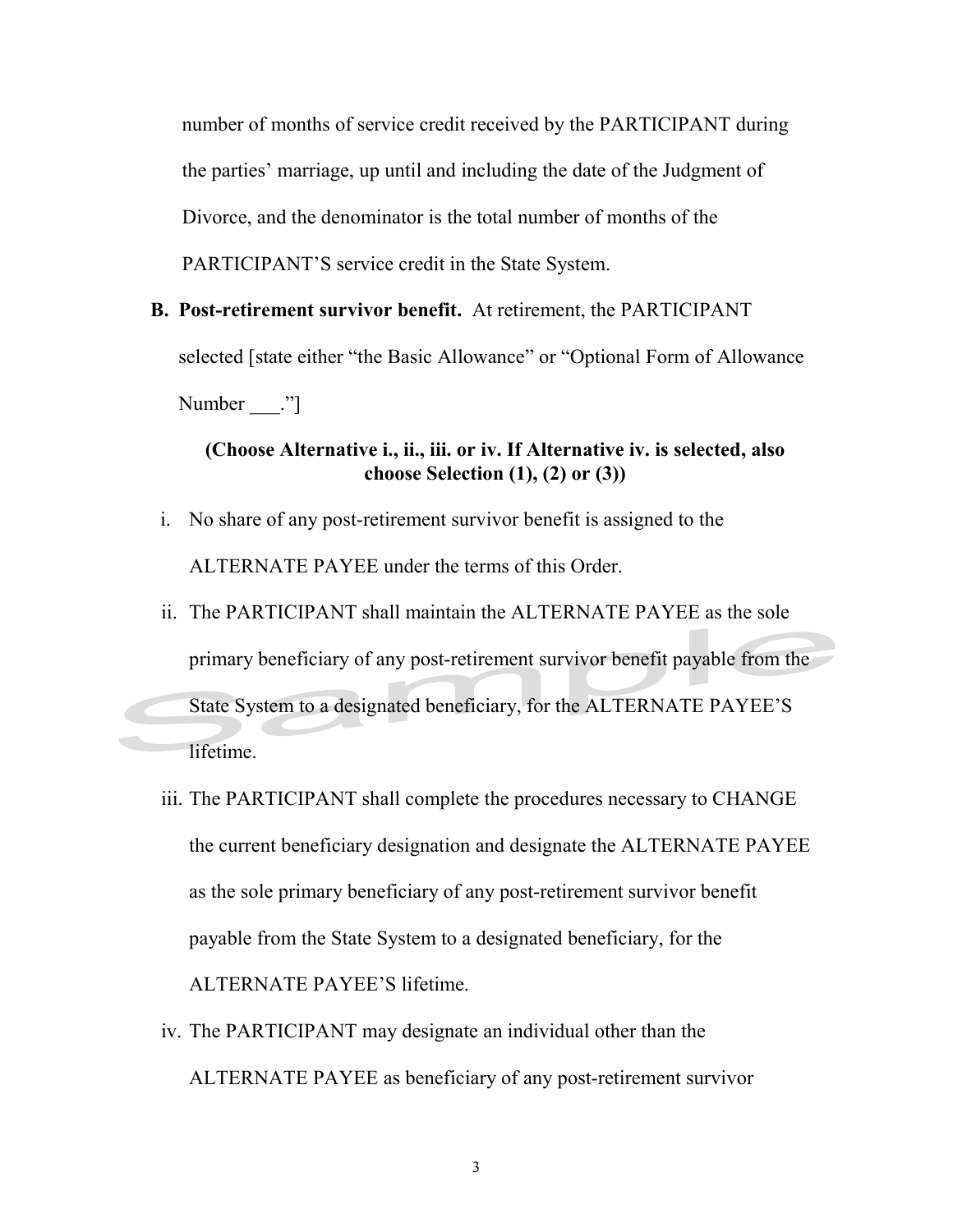benefit payable from the State System to a designated beneficiary. If the participant designates someone other than the ALTERNATE PAYEE as beneficiary, and if a post-retirement survivor benefit is payable with respect to the PARTICIPANT, and if the ALTERNATE PAYEE survives the PARTICIPANT, the ALTERNATE PAYEE'S share of the post-retirement survivor benefit payable with respect to the PARTICIPANT is declared to be:

**(If Alternative iv. is selected, also choose Selection (1), (2) or (3))**

(1) [\$\_\_\_\_ dollar amount]

 $(2)$  [  $\_$  percentage]

(3) [\_\_\_ percentage  $(\frac{\%}{\%})$ ] multiplied by the "marital share fraction," as defined in paragraph 6A.

**C. Method and timing of payment; restrictions.** MSRPS is hereby directed to make payments of the ALTERNATE PAYEE'S share directly to the ALTERNATE PAYEE, if, when, and as payments of PARTICIPANT'S Plan Benefit are made to PARTICIPANT, in any form selected by the PARTICIPANT that is permitted by the State System. The ALTERNATE PAYEE'S share may not exceed the amount of the PARTICIPANT'S plan benefit.

**D. Limitations.** This Order does not and cannot apply to any post-retirement survivor benefit that is statutorily required to be paid to a PARTICIPANT'S surviving relative.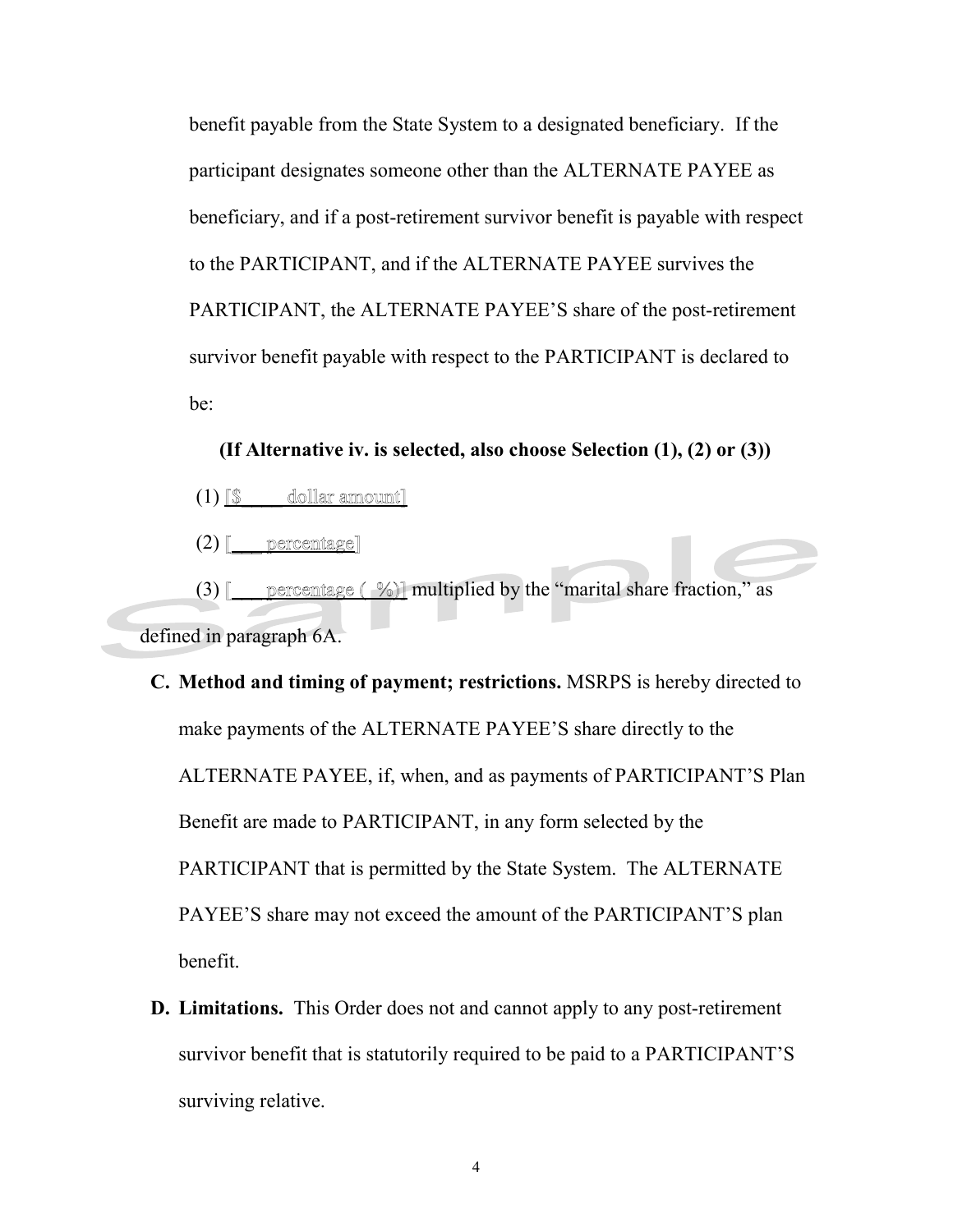**E. Obligations of Alternate Payee- not obligations of MSRPS or Agency.** It is the obligation of the ALTERNATE PAYEE to promptly:

(i) Provide the AGENCY a certified or true-test copy of this Order, and modifications or amendments hereto;

(ii) Provide the AGENCY the following information in written

correspondence accompanying the submission of this Order:

- (1) The social security numbers and dates of birth of the PARTICIPANT and the ALTERNATE PAYEE, and
- (2) The current address and current telephone number of the ALTERNATE PAYEE;
- iii. Submit documentation to the AGENCY to verify the ALTERNATE PAYEE'S date of birth;
- iv. When the ALTERNATE PAYEE becomes eligible to receive a monthly allowance, submit the required forms to commence receipt of the allowance by electronic fund transfer;
- v. Notify the AGENCY in writing of:
	- (1) The death of the PARTICIPANT; or

(2) Any change of the ALTERNATE PAYEE'S name, address or telephone number; and

(vi) Comply with all reasonable requests from the AGENCY for information and documentation necessary for processing payment of all or any portion of a PARTICIPANT'S plan benefit to the ALTERNATE PAYEE.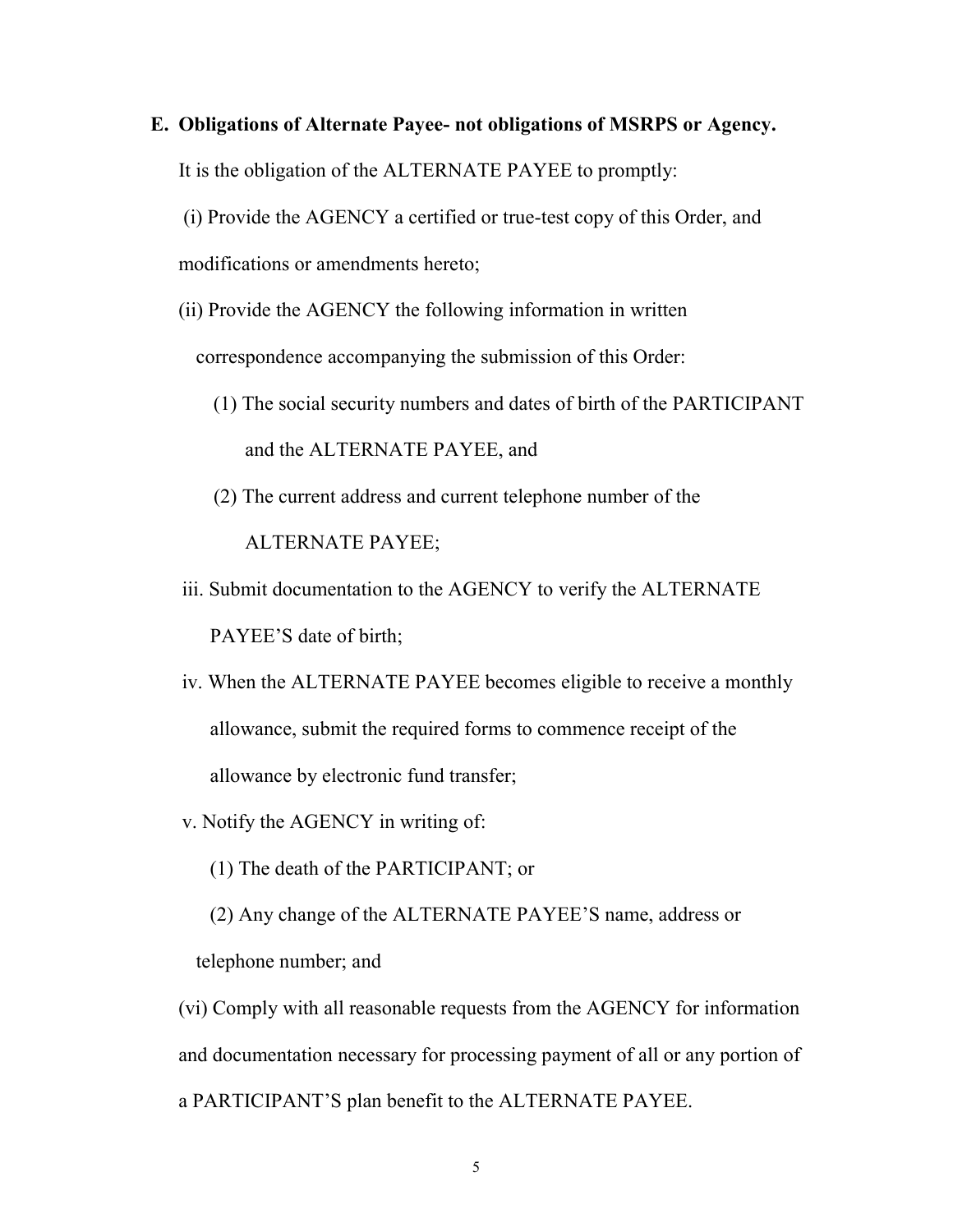- **F. Obligations of Participant – not obligations of MSRPS or AGENCY.** It is the obligation of the PARTICIPANT to promptly:
	- i Submit any applications or forms required by the AGENCY to effectuate any provision of this Order, including, but not limited to, any form required by the AGENCY to designate the ALTERNATE PAYEE as beneficiary.
	- ii. Notify the AGENCY in writing of:
		- (1) The death of the ALTERNATE PAYEE; or
		- (2) Any change of the PARTICIPANT'S name, address or telephone number; and
	- iii. Comply with all reasonable requests from the AGENCY for information and documentation necessary for processing payment of all or any portion of a PARTICIPANT'S plan benefit to the ALTERNATE PAYEE.

If the PARTICIPANT fails to comply with or takes any action in contravention of any provision of this Order, including, but not limited to, this Paragraph 6, the PARTICIPANT shall bear the sole and exclusive liability for such action, and not the MSRPS or the AGENCY.

**F. Tax consequences of payments.** All payments to the alternate payee shall be includable in the taxable income of and taxable to the alternate payee in accordance with the applicable provisions of the Internal Revenue Code, Treasury regulations, and other guidance. After-tax contributions shall be allocated to the parties in the same proportion as the total amount of the alternate payee's share bears to the participant's total plan benefit.

6